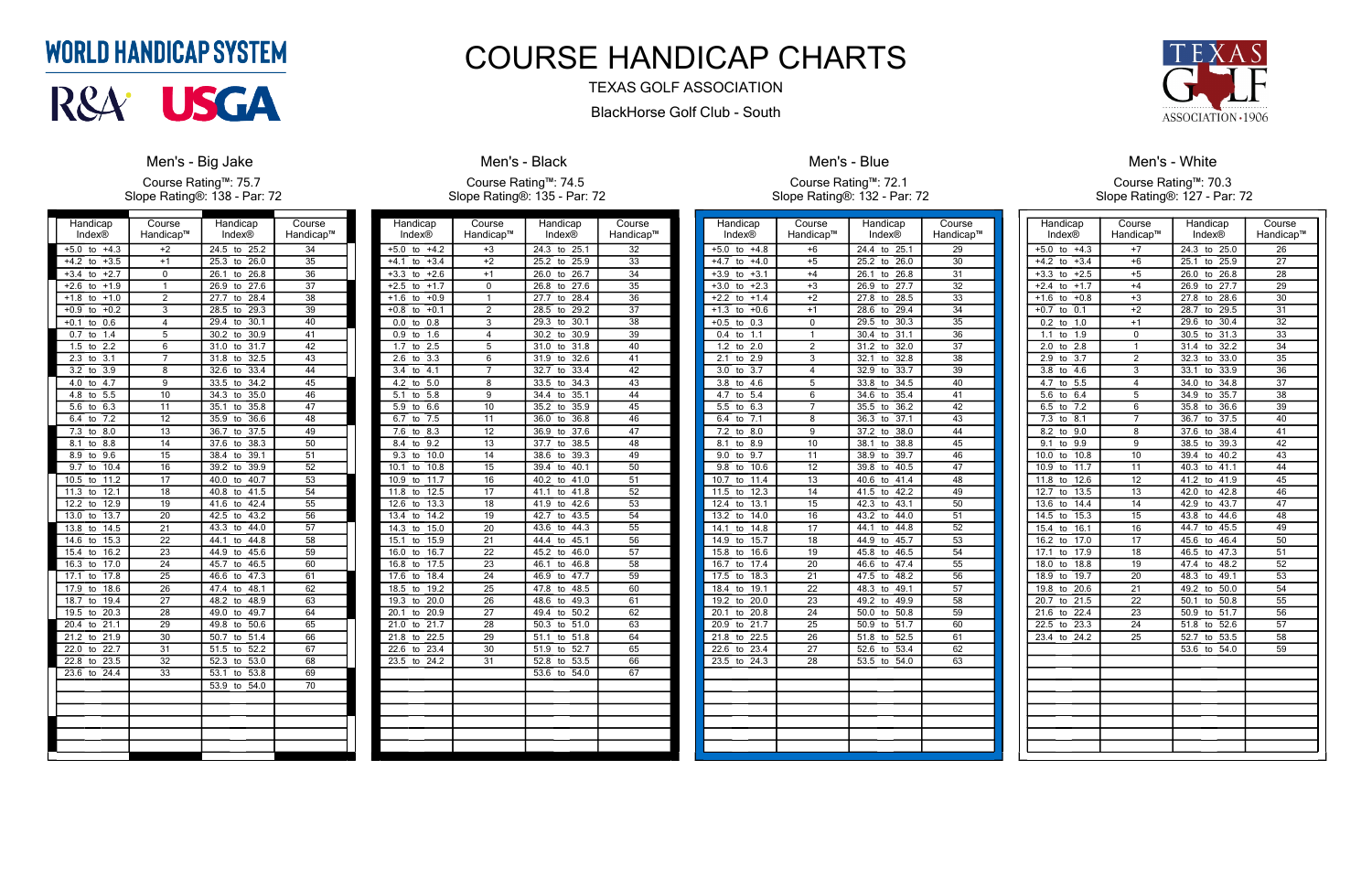### **WORLD HANDICAP SYSTEM**

# R&A<sup>.</sup> USGA

| Handicap                        | Course          | Handicap                        | Course          |
|---------------------------------|-----------------|---------------------------------|-----------------|
| Index®                          | Handicap™       | Index®                          | Handicap™       |
| $+5.0$<br>$+4.5$<br>to          | $+10$           | 24.5<br>25.4<br>to              | 22              |
| $+3.6$<br>$+4.4$<br>to          | $+9$            | 26.3<br>25.5<br>to              | 23              |
| $+2.7$<br>$+3.5$<br>to          | $+8$            | 26.4<br>27.2<br>to              | 24              |
| $+1.7$<br>$+2.6$<br>to          | $+7$            | 27.3<br>28.2<br>to              | $\overline{25}$ |
| $+1.6$<br>$+0.8$<br>to          | $+6$            | 28.3<br>29.1<br>to              | 26              |
| 0.1<br>$+0.7$<br>to             | $+5$            | 29.2<br>30.0<br>to              | 27              |
| 1.1<br>0.2<br>to                | $+4$            | 30.1<br>31.0<br>to              | 28              |
| 1.2<br>2.0<br>to                | $+3$            | 31.1<br>31.9<br>to              | 29              |
| 2.1<br>2.9<br>to                | $+2$            | 32.0<br>32.8<br>to              | 30              |
| 3.9<br>3.0<br>to                | $+1$            | 33.8<br>32.9<br>to              | 31              |
| 4.0<br>4.8<br>to                | 0               | 34.7<br>33.9<br>to              | $\overline{32}$ |
| 4.9<br>5.7<br>to                | 1               | 34.8<br>35.6<br>to              | 33              |
| $\overline{5.8}$<br>6.7<br>to   | $\overline{2}$  | 35.7<br>36.6<br>to              | 34              |
| 7.6<br>6.8<br>to                | $\overline{3}$  | 37.5<br>36.7<br>to              | 35              |
| 7.7<br>8.5<br>to                | 4               | 38.4<br>37.6<br>to              | 36              |
| 9.5<br>8.6<br>to                | $\overline{5}$  | 38.5<br>39.4<br>to              | 37              |
| $\overline{9.6}$<br>10.4<br>to  | 6               | 39.5<br>40.3<br>to              | $\overline{38}$ |
| 10.5<br>11.3<br>to              | 7               | 41.2<br>40.4<br>to              | 39              |
| 12.3<br>11.4<br>to              | 8               | 42.2<br>41.3<br>to              | 40              |
| 12.4<br>13.2<br>to              | 9               | 43.1<br>42.3<br>to              | 41              |
| 14.1<br>13.3<br>to              | $\overline{10}$ | 43.2<br>44.0<br>to              | 42              |
| 15.1<br>14.2<br>to              | $\overline{11}$ | 45.0<br>44.1<br>to              | 43              |
| 16.0<br>15.2<br>to              | $\overline{12}$ | 45.9<br>45.1<br>to              | 44              |
| 16.1<br>16.9<br>to              | $\overline{13}$ | 46.0<br>46.8<br>to              | 45              |
| 17.9<br>17.0<br>to              | 14              | 46.9<br>47.8<br>to              | 46              |
| 18.0<br>18.8<br>to              | 15              | 48.7<br>47.9<br>to              | 47              |
| 18.9<br>19.7<br>to              | 16              | 49.6<br>48.8<br>to              | 48              |
| 19.8<br>20.7<br>to              | 17              | 49.7<br>50.6<br>to              | 49              |
| $\overline{20.8}$<br>21.6<br>to | $\overline{18}$ | 50.7<br>$\overline{51.5}$<br>to | $\overline{50}$ |
| 21.7<br>22.5<br>to              | $\overline{19}$ | 52.4<br>51.6<br>to              | 51              |
| 22.6<br>23.5<br>to              | 20              | 53.4<br>52.5<br>to              | 52              |
| 24.4<br>23.6<br>to              | $\overline{21}$ | 54.0<br>53.5<br>to              | 53              |
|                                 |                 |                                 |                 |
|                                 |                 |                                 |                 |
|                                 |                 |                                 |                 |
|                                 |                 |                                 |                 |
|                                 |                 |                                 |                 |
|                                 |                 |                                 |                 |
|                                 |                 |                                 |                 |
|                                 |                 |                                 |                 |
|                                 |                 |                                 |                 |
|                                 |                 |                                 |                 |

#### Men's - Red

#### Course Rating™: 67.3 Slope Rating®: 121 - Par: 72

| Handicap                      | Course          | Handicap           | Course          |
|-------------------------------|-----------------|--------------------|-----------------|
| Index®                        | Handicap™       | <b>Index®</b>      | Handicap™       |
| $+4.9$<br>$+5.0$<br>to        | $+13$           | 24.4<br>25.3<br>to | 18              |
| $+3.9$<br>$+4.8$<br>to        | $+12$           | 25.4<br>to<br>26.3 | 19              |
| $+3.0$<br>$+3.8$<br>to        | $+11$           | 27.2<br>26.4<br>to | $\overline{20}$ |
| $+2.9$<br>$+2.0$<br>to        | $+10$           | 27.3<br>28.2<br>to | 21              |
| $+1.0$<br>$+1.9$<br>to        | $+9$            | 29.2<br>28.3<br>to | $\overline{22}$ |
| to $+0.1$<br>$+0.9$           | $+8$            | 29.3<br>30.1<br>to | $\overline{23}$ |
| 0.9<br>0.0<br>to              | $+7$            | 31.1<br>30.2<br>to | 24              |
| 1.9<br>1.0<br>to              | $+6$            | 31.2<br>32.1<br>to | $\overline{25}$ |
| 2.9<br>2.0<br>to              | $+5$            | 33.1<br>32.2<br>to | $\overline{26}$ |
| $\overline{3.8}$<br>3.0<br>to | $+4$            | 34.0<br>33.2<br>to | $\overline{27}$ |
| to $4.8$<br>3.9               | $+3$            | 35.0<br>34.1<br>to | $\overline{28}$ |
| 5.8<br>4.9<br>to              | $+2$            | 36.0<br>35.1<br>to | 29              |
| 6.8<br>5.9<br>to              | $+1$            | 36.1<br>37.0<br>to | 30              |
| 7.7<br>6.9<br>to              | 0               | 37.9<br>37.1<br>to | $\overline{31}$ |
| 8.7<br>7.8<br>to              | 1               | 38.0<br>38.9<br>to | $\overline{32}$ |
| 8.8<br>9.7<br>to              | $\overline{c}$  | 39.0<br>39.9<br>to | $\overline{33}$ |
| 10.7<br>9.8<br>to             | $\overline{3}$  | 40.9<br>40.0<br>to | 34              |
| 11.6<br>10.8<br>to            | 4               | 41.8<br>41.0<br>to | $\overline{35}$ |
| 12.6<br>11.7<br>to            | $\overline{5}$  | 42.8<br>41.9<br>to | 36              |
| 12.7<br>13.6<br>to            | 6               | 43.8<br>42.9<br>to | $\overline{37}$ |
| 14.6<br>13.7<br>to            | 7               | 43.9<br>44.8<br>to | 38              |
| 15.5<br>14.7<br>to            | 8               | 45.7<br>44.9<br>to | 39              |
| 16.5<br>15.6<br>to            | 9               | 46.7<br>45.8<br>to | $\overline{40}$ |
| 17.5<br>16.6<br>to            | 10              | 47.7<br>46.8<br>to | $\overline{41}$ |
| 18.5<br>17.6<br>to            | 11              | 47.8<br>48.7<br>to | $\overline{42}$ |
| 19.4<br>18.6<br>to            | $\overline{12}$ | 48.8<br>49.6<br>to | $\overline{43}$ |
| 20.4<br>19.5<br>to            | 13              | 50.6<br>49.7<br>to | 44              |
| 21.4<br>20.5<br>to            | 14              | 51.6<br>50.7<br>to | 45              |
| 21.5<br>22.4<br>to            | $\overline{15}$ | 51.7<br>52.6<br>to | $\overline{46}$ |
| 22.5<br>23.3<br>to            | 16              | 53.5<br>52.7<br>to | $\overline{47}$ |
| 23.4<br>24.3<br>to            | 17              | 53.6<br>54.0<br>to | 48              |
|                               |                 |                    |                 |
|                               |                 |                    |                 |
|                               |                 |                    |                 |
|                               |                 |                    |                 |
|                               |                 |                    |                 |
|                               |                 |                    |                 |
|                               |                 |                    |                 |
|                               |                 |                    |                 |
|                               |                 |                    |                 |
|                               |                 |                    |                 |
|                               |                 |                    |                 |



Men's - Green

Course Rating™: 64.5 Slope Rating®: 116 - Par: 72

## COURSE HANDICAP CHARTS

#### TEXAS GOLF ASSOCIATION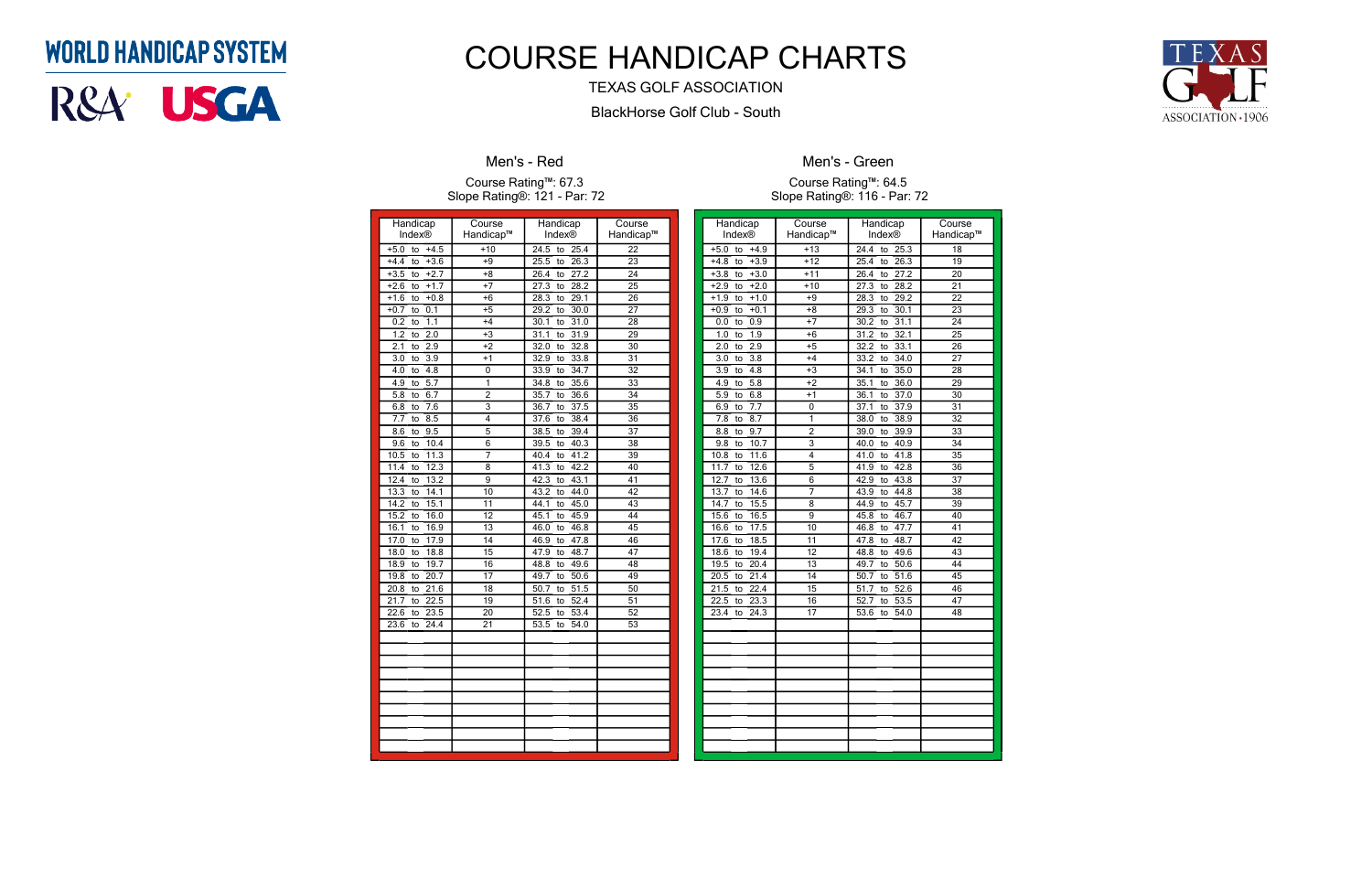| Handicap                                   | Course          | Handicap                        | Course          |
|--------------------------------------------|-----------------|---------------------------------|-----------------|
| <b>Index®</b>                              | Handicap™       | Index®                          | Handicap™       |
| $+5.0$<br>$+5.0$<br>to                     | 3               | 24.1<br>24.8<br>to              | 43              |
| $+4.2$<br>$+4.9$<br>to                     | 4               | $\overline{24.9}$<br>25.5<br>to | 44              |
| $+4.1$<br>$+3.5$<br>to                     | 5               | 25.6<br>26.3<br>to              | 45              |
| $+3.4$<br>$+2.7$<br>to                     | 6               | 26.4<br>27.0<br>to              | 46              |
| $+2.0$<br>$+2.6$<br>to                     | 7               | 27.8<br>27.1<br>to              | $\overline{47}$ |
| $+1.2$<br>$+1.9$<br>to                     | 8               | $\overline{27.9}$<br>28.5<br>to | 48              |
| $+0.5$<br>$+1.1$<br>to                     | 9               | 28.6<br>29.2<br>to              | 49              |
| 0.2<br>$+0.4$<br>to                        | $\overline{10}$ | 29.3<br>30.0<br>to              | 50              |
| $\overline{0.3}$<br>1.0<br>to              | 11              | $\overline{30.1}$<br>30.7<br>to | $\overline{51}$ |
| $\overline{1.7}$<br>$\overline{1.1}$<br>to | $\overline{12}$ | 30.8<br>31.5<br>to              | $\overline{52}$ |
| $\overline{2.5}$<br>1.8<br>to              | 13              | 31.6<br>32.2<br>to              | $\overline{53}$ |
| $\overline{3.2}$<br>2.6<br>to              | 14              | 32.3<br>33.0<br>to              | 54              |
| $\overline{3.3}$<br>4.0<br>to              | 15              | 33.1<br>33.7<br>to              | 55              |
| $\overline{4.7}$<br>4.1<br>to              | $\overline{16}$ | 33.8<br>34.4<br>to              | $\overline{56}$ |
| $\overline{5.5}$<br>4.8<br>to              | $\overline{17}$ | 35.2<br>34.5<br>to              | $\overline{57}$ |
| 6.2<br>5.6<br>to                           | 18              | 35.3<br>35.9<br>to              | 58              |
| 6.3<br>6.9<br>to                           | 19              | 36.0<br>36.7<br>to              | 59              |
| 7.7<br>7.0<br>to                           | 20              | 36.8<br>37.4<br>to              | 60              |
| $\overline{7.8}$<br>8.4<br>to              | 21              | 38.2<br>37.5<br>to              | 61              |
| $\overline{9.2}$<br>8.5<br>to              | $\overline{22}$ | 38.3<br>38.9<br>to              | $\overline{62}$ |
| 9.3<br>9.9<br>to                           | 23              | 39.6<br>39.0<br>to              | 63              |
| 10.0<br>10.7<br>to                         | 24              | 39.7<br>40.4<br>to              | 64              |
| 10.8<br>11.4<br>to                         | $\overline{25}$ | 40.5<br>41.1<br>to              | 65              |
| 11.5<br>12.1<br>to                         | 26              | 41.9<br>41.2<br>to              | 66              |
| 12.2<br>12.9<br>to                         | $\overline{27}$ | 42.0<br>42.6<br>to              | $\overline{67}$ |
| 13.0<br>13.6<br>to                         | 28              | 42.7<br>43.4<br>to              | 68              |
| 13.7<br>14.4<br>to                         | 29              | 44.1<br>43.5<br>to              | 69              |
| 15.1<br>14.5<br>to                         | $\overline{30}$ | 44.2<br>44.9<br>to              | $\overline{70}$ |
| 15.2<br>15.9<br>to                         | 31              | 45.0<br>45.6<br>to              | $\overline{71}$ |
| 16.6<br>16.0<br>to                         | 32              | 45.7<br>46.3<br>to              | $\overline{72}$ |
| 16.7<br>17.3<br>to                         | $\overline{33}$ | 46.4<br>47.1<br>to              | $\overline{73}$ |
| 17.4<br>18.1<br>to                         | $\overline{34}$ | 47.2<br>47.8<br>to              | $\overline{74}$ |
| 18.2<br>18.8<br>to                         | 35              | 48.6<br>47.9<br>to              | $\overline{75}$ |
| 18.9<br>19.6<br>to                         | $\overline{36}$ | 48.7<br>49.3<br>to              | $\overline{76}$ |
| 19.7<br>20.3<br>to                         | $\overline{37}$ | 50.1<br>49.4<br>to              | $\overline{77}$ |
| 21.1<br>20.4<br>to                         | 38              | 50.2<br>50.8<br>to              | 78              |
| 21.8<br>21.2<br>to                         | 39              | 50.9<br>51.5<br>to              | 79              |
| 22.5<br>21.9<br>to                         | 40              | 52.3<br>51.6<br>to              | 80              |
| 22.6<br>23.3<br>to                         | 41              | 52.4<br>53.0<br>to              | 81              |
| 24.0<br>23.4<br>to                         | $\overline{42}$ | 53.1<br>53.8<br>to              | $\overline{82}$ |
|                                            |                 | 53.9<br>54.0<br>to              | 83              |
|                                            |                 |                                 |                 |
|                                            |                 |                                 |                 |

### **WORLD HANDICAP SYSTEM**



#### Women's - Big Jake

Course Rating™: 82.1 Slope Rating®: 152 - Par: 72

| Handicap<br><b>Index®</b>                     | Course<br>Handicap™   | Handicap<br><b>Index®</b>       | Course<br>Handicap™   |
|-----------------------------------------------|-----------------------|---------------------------------|-----------------------|
| $+5.0$<br>$+4.9$<br>to                        | $\overline{2}$        | 24.4<br>25.1<br>to              | 41                    |
| $+4.1$<br>$+4.8$<br>to                        | 3                     | $25.\overline{2}$<br>25.9<br>to | 42                    |
| $+4.0$<br>$+3.4$<br>to                        | 4                     | 26.0<br>26.6<br>to              | 43                    |
| $+3.3$<br>$+2.6$                              | $\overline{5}$        | 26.7<br>27.4                    | 44                    |
| to<br>$+2.5$                                  |                       | to<br>$\overline{27.5}$<br>28.2 | $\overline{45}$       |
| $+1.8$<br>to                                  | 6                     | to                              |                       |
| $+1.7$<br>$+1.0$<br>to<br>$+0.9$              | 7<br>8                | 28.3<br>28.9<br>to<br>29.0      | 46<br>$\overline{47}$ |
| $+0.3$<br>to<br>0.5                           | $\overline{9}$        | 29.7<br>to<br>29.8<br>30.5      | 48                    |
| $+0.\overline{2}$<br>to<br>$\overline{1.3}$   | 10                    | to<br>31.2<br>30.6              | 49                    |
| 0.6<br>to                                     | 11                    | to                              | $\overline{50}$       |
| 1.4<br>$\overline{2.0}$<br>to                 |                       | 31.3<br>32.0<br>to              |                       |
| 2.1<br>2.8<br>to                              | $\overline{12}$       | 32.1<br>32.8<br>to              | 51                    |
| 2.9<br>3.6<br>to                              | 13                    | 33.5<br>32.9<br>to              | 52                    |
| 3.7<br>4.3<br>to                              | 14<br>$\overline{15}$ | 33.6<br>34.3<br>to              | 53                    |
| $\overline{5.1}$<br>4.4<br>to                 |                       | 35.1<br>34.4<br>to              | $\overline{54}$       |
| $\overline{5.2}$<br>5.9<br>to                 | 16                    | 35.2<br>35.8<br>to              | $\overline{55}$       |
| 6.0<br>6.6<br>to                              | 17                    | 35.9<br>36.6<br>to              | 56                    |
| 6.7<br>7.4<br>to                              | 18                    | 36.7<br>37.4<br>to              | 57                    |
| 7.5<br>8.2<br>to                              | 19                    | 37.5<br>38.2<br>to              | 58                    |
| 8.3<br>8.9<br>to                              | 20                    | 38.3<br>38.9<br>to              | 59                    |
| 9.0<br>9.7<br>to                              | 21                    | 39.0<br>39.7<br>to              | 60                    |
| 9.8<br>10.5<br>to                             | $\overline{22}$       | 39.8<br>40.5<br>to              | 61                    |
| 11.2<br>10.6<br>to                            | 23                    | 41.2<br>40.6<br>to              | 62                    |
| 11.3<br>12.0<br>to                            | 24                    | 41.3<br>42.0<br>to              | 63                    |
| 12.1<br>12.8<br>to                            | $\overline{25}$       | 42.1<br>42.8<br>to              | 64                    |
| 12.9<br>13.6<br>to                            | 26                    | 42.9<br>43.5<br>to              | 65                    |
| 13.7<br>14.3<br>to                            | $\overline{27}$       | 43.6<br>44.3<br>to              | 66                    |
| 14.4<br>15.1<br>to                            | $\overline{28}$       | 44.4<br>45.1<br>to              | 67                    |
| 15.9<br>15.2<br>to                            | 29                    | 45.8<br>45.2<br>to              | 68                    |
| 16.0<br>16.6<br>to                            | $\overline{30}$       | 45.9<br>46.6<br>to              | 69                    |
| 16.7<br>17.4<br>to                            | $\overline{31}$       | 47.4<br>46.7<br>to              | $\overline{70}$       |
| 17.5<br>18.2<br>to                            | 32                    | 47.5<br>48.1<br>to              | $\overline{71}$       |
| 18.3<br>$\overline{18.9}$<br>to               | 33                    | 48.2<br>48.9<br>to              | 72                    |
| 19.7<br>19.0<br>to                            | $\overline{34}$       | 49.0<br>49.7<br>to              | $\overline{73}$       |
| 19.8<br>20.5<br>to                            | 35                    | 49.8<br>$\overline{50.5}$<br>to | 74                    |
| 21.2<br>20.6<br>to                            | $\overline{36}$       | 51.2<br>50.6<br>to              | $\overline{75}$       |
| 21.3<br>22.0<br>to                            | 37                    | 52.0<br>51.3<br>to              | 76                    |
| $\overline{2}2.1$<br>$\overline{2}$ 2.8<br>to | 38                    | 52.1<br>52.8<br>to              | 77                    |
| 22.9<br>23.5<br>to                            | 39                    | 52.9<br>53.5<br>to              | 78                    |
| $23.\overline{6}$<br>24.3<br>to               | 40                    | 53.6<br>54.0<br>to              | 79                    |
|                                               |                       |                                 |                       |
|                                               |                       |                                 |                       |
|                                               |                       |                                 |                       |

#### Women's - Black

Course Rating™: 80.8 Slope Rating®: 147 - Par: 72

| Handicap                     | Course                    | Handicap                        | Course          |
|------------------------------|---------------------------|---------------------------------|-----------------|
| Index®                       | Handicap™                 | Index®                          | Handicap™       |
| $+4.4$<br>$+5.0$<br>to       | 0                         | 24.6<br>25.3<br>to              | 37              |
| $+4.3$<br>$+3.6$<br>to       | 1                         | $\overline{26.1}$<br>25.4<br>to | 38              |
| $+3.5$<br>$+2.8$<br>to       | $\overline{2}$            | 26.9<br>26.2<br>to              | 39              |
| $+2.7$<br>$+2.0$<br>to       | $\overline{\overline{3}}$ | 27.7<br>27.0<br>to              | 40              |
| $+1.9$<br>$+1.2$<br>to       | 4                         | 27.8<br>28.5<br>to              | 41              |
| $+0.4$<br>$+1.1$<br>to       | $\overline{5}$            | 29.3<br>28.6<br>to              | 42              |
| $+0.3$<br>0.4<br>to          | 6                         | 30.1<br>29.4<br>to              | 43              |
| 1.2<br>0.5<br>to             | 7                         | 30.2<br>30.9<br>to              | 44              |
| 2.0<br>1.3<br>to             | $\overline{8}$            | 31.7<br>31.0<br>to              | 45              |
| 2.8<br>2.1<br>to             | $\overline{9}$            | 32.5<br>31.8<br>to              | 46              |
| 2.9<br>3.6<br>to             | 10                        | 33.3<br>32.6<br>to              | 47              |
| $4\overline{4}$<br>3.7<br>to | 11                        | 33.4<br>34.1<br>to              | 48              |
| 5.2<br>4.5<br>to             | 12                        | 34.2<br>34.9<br>to              | 49              |
| 5.3<br>6.0<br>to             | $\overline{13}$           | 35.0<br>35.7<br>to              | 50              |
| 6.8<br>6.1<br>to             | 14                        | 35.8<br>36.5<br>to              | 51              |
| 6.9<br>7.6<br>to             | 15                        | 36.6<br>37.3<br>to              | 52              |
| 8.4<br>7.7<br>to             | 16                        | 38.1<br>37.4<br>to              | 53              |
| 9.2<br>8.5<br>to             | 17                        | 38.9<br>38.2<br>to              | 54              |
| 9.3<br>10.0<br>to            | 18                        | 39.0<br>39.7<br>to              | 55              |
| 10.1<br>10.8<br>to           | 19                        | 40.5<br>39.8<br>to              | $\overline{56}$ |
| 11.7<br>10.9<br>to           | 20                        | 41.3<br>40.6<br>to              | $\overline{57}$ |
| 11.8<br>12.5<br>to           | 21                        | 42.1<br>41.4<br>to              | 58              |
| 12.6<br>13.3<br>to           | 22                        | 42.9<br>42.2<br>to              | 59              |
| 13.4<br>14.1<br>to           | 23                        | 43.7<br>43.0<br>to              | 60              |
| 14.2<br>14.9<br>to           | 24                        | 43.8<br>44.5<br>to              | 61              |
| 15.0<br>15.7<br>to           | 25                        | 44.6<br>45.3<br>to              | 62              |
| 15.8<br>16.5<br>to           | 26                        | 46.1<br>45.4<br>to              | 63              |
| 16.6<br>17.3<br>to           | 27                        | 46.9<br>46.2<br>to              | 64              |
| 18.1<br>17.4<br>to           | 28                        | 47.0<br>47.7<br>to              | $\overline{65}$ |
| 18.2<br>18.9<br>to           | 29                        | 48.5<br>47.8<br>to              | 66              |
| 19.7<br>19.0<br>to           | 30                        | 48.6<br>49.3<br>to              | 67              |
| 20.5<br>19.8<br>to           | 31                        | 50.1<br>49.4<br>to              | 68              |
| 20.6<br>21.3<br>to           | 32                        | 50.2<br>50.9<br>to              | 69              |
| 21.4<br>22.1<br>to           | 33                        | 51.0<br>51.7<br>to              | 70              |
| 22.2<br>22.9<br>to           | 34                        | 51.8<br>52.5<br>to              | $\overline{71}$ |
| 23.0<br>23.7<br>to           | 35                        | 52.6<br>53.3<br>to              | 72              |
| 23.8<br>24.5<br>to           | 36                        | 53.4<br>54.0<br>to              | 73              |
|                              |                           |                                 |                 |
|                              |                           |                                 |                 |
|                              |                           |                                 |                 |
|                              |                           |                                 |                 |
|                              |                           |                                 |                 |
|                              |                           |                                 |                 |



#### Women's - Blue

Course Rating™: 77.9 Slope Rating®: 141 - Par: 72

| Handicap<br>Index®            | Course<br>Handicap™ | Handicap<br><b>Index®</b>       | Course<br>Handicap™ |
|-------------------------------|---------------------|---------------------------------|---------------------|
|                               |                     |                                 |                     |
| $+4.6$<br>$+5.0$<br>to        | $+2$                | 24.6<br>25.3<br>to              | 34                  |
| $+4.5$<br>$+3.8$<br>to        | $+1$                | 26.1<br>25.4<br>to              | 35                  |
| $+3.0$<br>$+3.7$<br>to        | 0                   | 27.0<br>26.2<br>to              | $\overline{36}$     |
| $+2.1$<br>$+2.9$<br>to        | 1                   | 27.1<br>27.8<br>to              | $\overline{37}$     |
| $+1.3$<br>$+2.0$<br>to        | $\overline{2}$      | 27.9<br>28.6<br>to              | 38                  |
| $+1.2$<br>$+0.5$<br>to        | $\overline{3}$      | 29.4<br>28.7<br>to              | 39                  |
| $+0.4$<br>0.4<br>to           | 4                   | 29.5<br>30.3<br>to              | 40                  |
| 0.5<br>1.2<br>to              | 5                   | 31.1<br>30.4<br>to              | 41                  |
| 1.3<br>2.0<br>to              | 6                   | 31.9<br>31.2<br>to              | $\overline{42}$     |
| $\overline{2.1}$<br>2.9<br>to | 7                   | 32.0<br>32.8<br>to              | $\overline{43}$     |
| $\overline{3.7}$<br>3.0<br>to | 8                   | 33.6<br>32.9<br>to              | 44                  |
| $\overline{3.8}$<br>4.5<br>to | $\overline{9}$      | 34.4<br>33.7<br>to              | 45                  |
| 4.6<br>5.4<br>to              | 10                  | 34.5<br>35.3<br>to              | 46                  |
| 6.2<br>5.5<br>to              | 11                  | 35.4<br>36.1<br>to              | 47                  |
| 6.3<br>7.0<br>to              | 12                  | 36.9<br>36.2<br>to              | 48                  |
| 7.1<br>7.8<br>to              | $\overline{13}$     | 37.8<br>37.0<br>to              | 49                  |
| 7.9<br>8.7<br>to              | 14                  | 38.6<br>37.9<br>to              | 50                  |
| 9.5<br>8.8<br>to              | 15                  | 38.7<br>39.4<br>to              | $\overline{51}$     |
| 9.6<br>10.3<br>to             | 16                  | 40.2<br>39.5<br>to              | 52                  |
| 11.2<br>10.4<br>to            | 17                  | 40.3<br>$\overline{41.1}$<br>to | 53                  |
| 11.3<br>12.0<br>to            | 18                  | 41.2<br>41.9<br>to              | 54                  |
| 12.1<br>12.8<br>to            | 19                  | 42.0<br>42.7<br>to              | 55                  |
| 12.9<br>13.7<br>to            | 20                  | 42.8<br>43.6<br>to              | 56                  |
| 13.8<br>14.5<br>to            | $\overline{21}$     | 43.7<br>44.4<br>to              | 57                  |
| 15.3<br>14.6<br>to            | 22                  | 45.2<br>44.5<br>to              | 58                  |
| 15.4<br>16.2<br>to            | 23                  | 45.3<br>46.1<br>to              | 59                  |
| 16.3<br>17.0<br>to            | 24                  | 46.9<br>46.2<br>to              | 60                  |
| 17.8<br>17.1<br>to            | 25                  | 47.7<br>47.0<br>to              | 61                  |
| 17.9<br>18.6<br>to            | $\overline{26}$     | 47.8<br>48.6<br>to              | 62                  |
| 18.7<br>19.5<br>to            | 27                  | 49.4<br>48.7<br>to              | $\overline{63}$     |
| 19.6<br>20.3<br>to            | 28                  | 50.2<br>49.5<br>to              | 64                  |
| 20.4<br>21.1<br>to            | 29                  | 50.3<br>51.0<br>to              | 65                  |
| 21.2<br>22.0<br>to            | 30                  | 51.9<br>51.1<br>to              | 66                  |
| 22.1<br>22.8<br>to            | 31                  | 52.0<br>52.7<br>to              | 67                  |
| 22.9<br>23.6<br>to            | $\overline{32}$     | 52.8<br>53.5<br>to              | 68                  |
| 23.7<br>24.5<br>to            | 33                  | 53.6<br>54.0<br>to              | 69                  |
|                               |                     |                                 |                     |
|                               |                     |                                 |                     |
|                               |                     |                                 |                     |
|                               |                     |                                 |                     |
|                               |                     |                                 |                     |
|                               |                     |                                 |                     |
|                               |                     |                                 |                     |

#### Women's - White Course Rating™: 76.0 Slope Rating®: 136 - Par: 72

## COURSE HANDICAP CHARTS

#### TEXAS GOLF ASSOCIATION